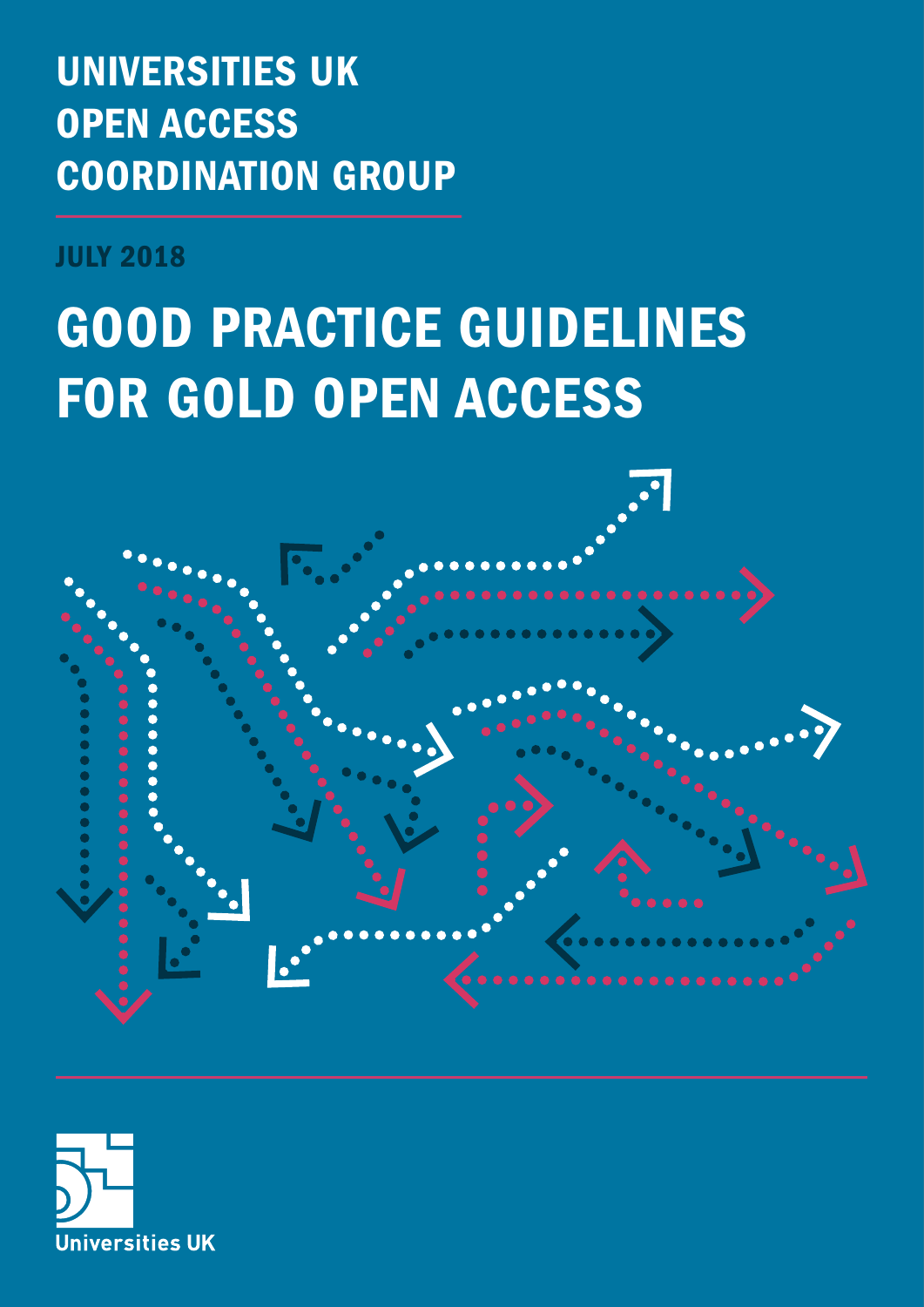#### *Preface*

Over the past four years, the Open Access Co-ordination Group (OACG) convened by Universities UK, has provided a forum for dialogue and engagement involving all stakeholders – universities and other research institutions, research funders, and publishers – to promote the development and implementation of policy and practice of open access (OA) across the UK. In his report in 2016 to Jo Johnson, then Minister of State for Universities and Science, Professor Adam Tickell, Chair of the OACG and Vice-Chancellor of the University of Sussex, recommended that a series of working groups representing all stakeholders should be established to stimulate further progress; and the Minister accepted those recommendations.

This guide results from the work of the Service Standards Group (SSG), which was asked to identify service standards for the publication of Gold OA articles, and to develop guidelines for good practice. The SSG has also drawn on the work of two further groups, which have been considering how workflows and processes might be made more efficient, and how policies and processes relating to repositories might be more effectively coordinated. Links to the reports of these groups and to other relevant documents are provided in the annexe, alongside the membership of the SSG.

This guide has been endorsed by the full OACG. It sets out what the OACG believes should be good practice in the publication of Gold OA articles (that is, articles published in fully-OA journals or based on OA terms in hybrid journals that offer OA as an option, and whether or not an article publishing charge (APC) is paid) from the perspectives of all the key stakeholders. The OACG also acknowledges, however, that systems and processes need to be developed further before some of the present inefficiencies and problems experienced on occasion by all stakeholders can be eliminated. It may, therefore, be some time before what is described here as ideal practice can be fully implemented.

## *Background*

There has been rapid progress in the adoption of open access (OA) in the UK since the publication of the Finch Report in 2012; however, at a detailed level, individual stakeholders' policies and practices are still evolving. Evidence gathered by the OACG and its working groups suggests that developments implemented in isolation have brought some mismatches between policies, processes and expectations in areas including communications; language and terminology; invoicing and payments; licensing; and monitoring and reporting. Hence there is considerable scope for improvements.

At the heart of the good practice recommendations set out below is the need for efficient, friction-free flows of relevant and machine-readable information between all stakeholders involved in the publication process. The evidence indicates that there is some way to go before that ideal is achieved in transactions between every member of all the stakeholder groups, and it is critically important that representatives of each group continue to work together to attain that end. The OACG will monitor progress in the adoption of this guide, and it is recommended that the guide itself should be reviewed and revised in light of the evidence available in 3 years' time.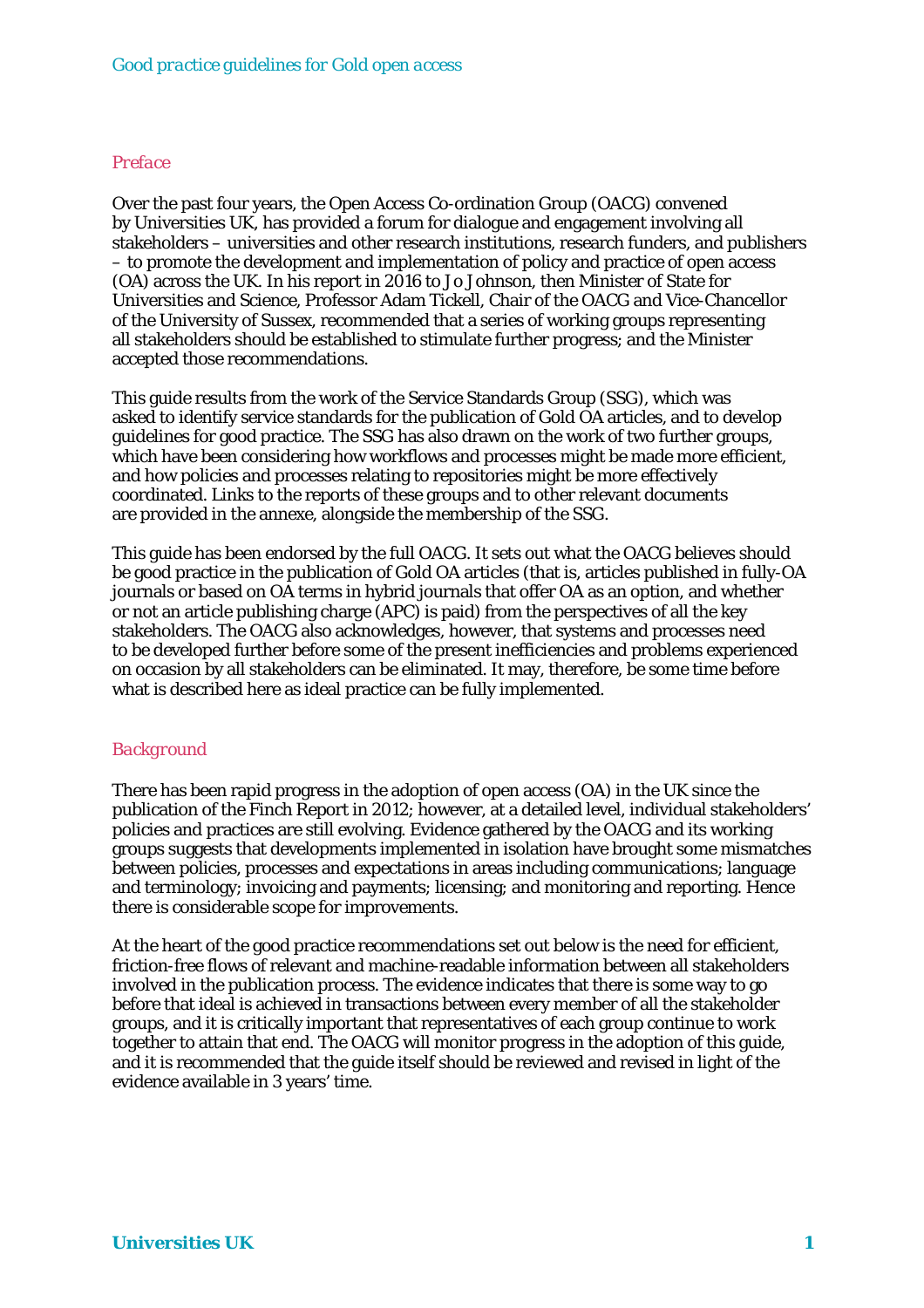**1. Facilitate the implementation of Gold OA, and compliance with the policies of funders and institutions.**

Levels of take-up of Gold OA continue to rise in the UK, but not as rapidly as many had anticipated. Despite the efforts made by publishers, funders and universities over recent years, evidence suggests that levels of awareness and understanding of OA vary across the research community. While many authors have embraced Gold OA with enthusiasm, others remain confused over the distinctions between Green and Gold OA, the specific policies of different funders, universities and publishers, and about what they must do to comply with the requirements of those policies.

Therefore, there is a continuing need for all stakeholders to work together to convey simple and easily-understandable messages about Gold OA, to use as many channels of communication as possible in order to reach different segments of the research community, and to do so on a regular basis. Wherever possible, stakeholders should consult with others, using the OACG and other appropriate forums, before launching any major communications campaigns.

The variations in terminology used, and lack of consistency across different sources of information, represent a significant barrier to enhancing awareness and understanding. Further efforts are thus needed to ensure that the different stakeholders use consistent terminology to avoid confusion and misunderstanding. The work currently being undertaken at a global level to develop standard terminologies should help towards this, and it is important that steps should be taken by all major stakeholders to adopt those standards once they have been agreed.

The recommended good practice guidelines for Gold OA are that:

## *funders, publishers and universities* will:

- work cooperatively on any initiatives which affect multiple stakeholders, and on efforts to reach all the different sectors of the research community with clear and easily-understandable messages about Gold OA
- recognise the need to communicate those messages on a regular basis, and seek and exploit opportunities to do so
- participate actively in efforts to develop standard terminologies, and to promote their adoption across all stakeholder communities, especially in the UK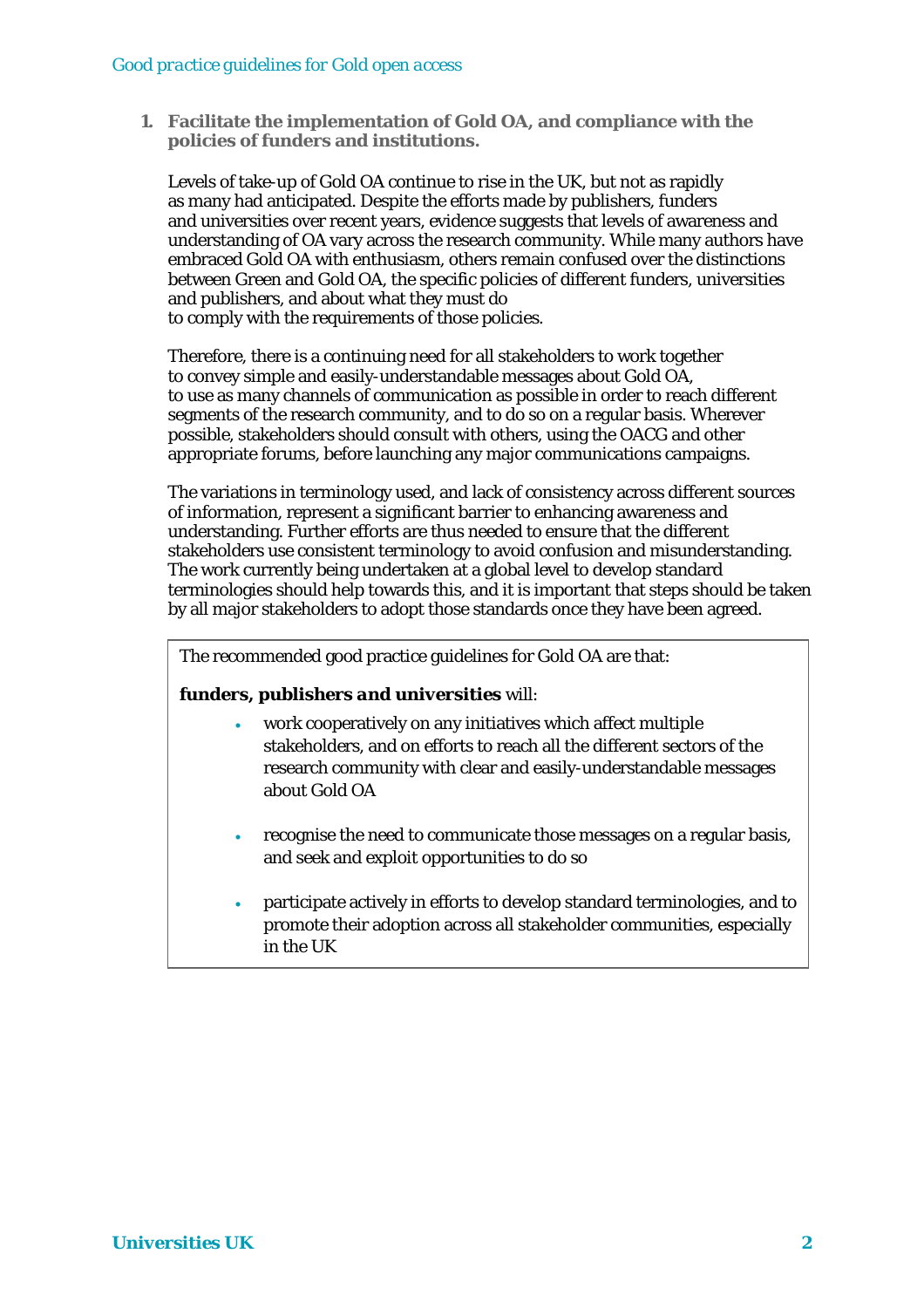#### *Good practice guidelines for Gold open access*

**2. Provide accurate, comprehensive easily-findable and readilyunderstandable information about Gold OA and policy requirements** 

It is essential that funders, universities and publishers ensure that clear and concise information about Gold OA, its benefits, how it can be achieved and the need to comply with policy requirements, is prominently displayed on relevant parts of their websites so that it is readily findable and easily navigable. The aim should be to ensure that authors from across the research community are aware of the options available to them before they begin to consider where and how they might publish their work.

As an essential component in their communications strategies, funders should, as a minimum, provide clear and detailed information on their publication policies and requirements on their websites, in their guidance to applicants, and in other relevant literature; and that applicants and grant recipients are regularly reminded about their obligations from the beginning of their research projects. Funders must also take active steps to ensure that any changes in their policies are communicated across all stakeholder groups; that such messages are repeated; and that they enlist the support of universities and publishers in ensuring that researchers are aware of the changes.

Once authors begin to consider where and how they might publish their work, publishers must ensure that similarly clear and detailed information about their Gold OA policies and procedures is prominent, accessible, and clearly labelled, on or via links from the websites of each of their journals. Publishers should provide the information consistently across all their journals, covering:

- the processes relating to publication of Gold OA articles;
- any charges (including discounts), procedures for payment, and waiver policies;
- licences and their terms; and
- where possible, links to major funders' own statements of policy.

The aim should be to ensure that potential authors have all the information necessary to make well-informed judgements about the journals to which they might wish to submit their work. Ideally, such information should be made available in machine-readable form. Both funders and publishers should intensify their efforts to ensure that centralised resources such as Jisc'[s SHERPA services](https://www.jisc.ac.uk/sherpa) provide fully-comprehensive and up-to-date information about their policies to help inform authors' choices.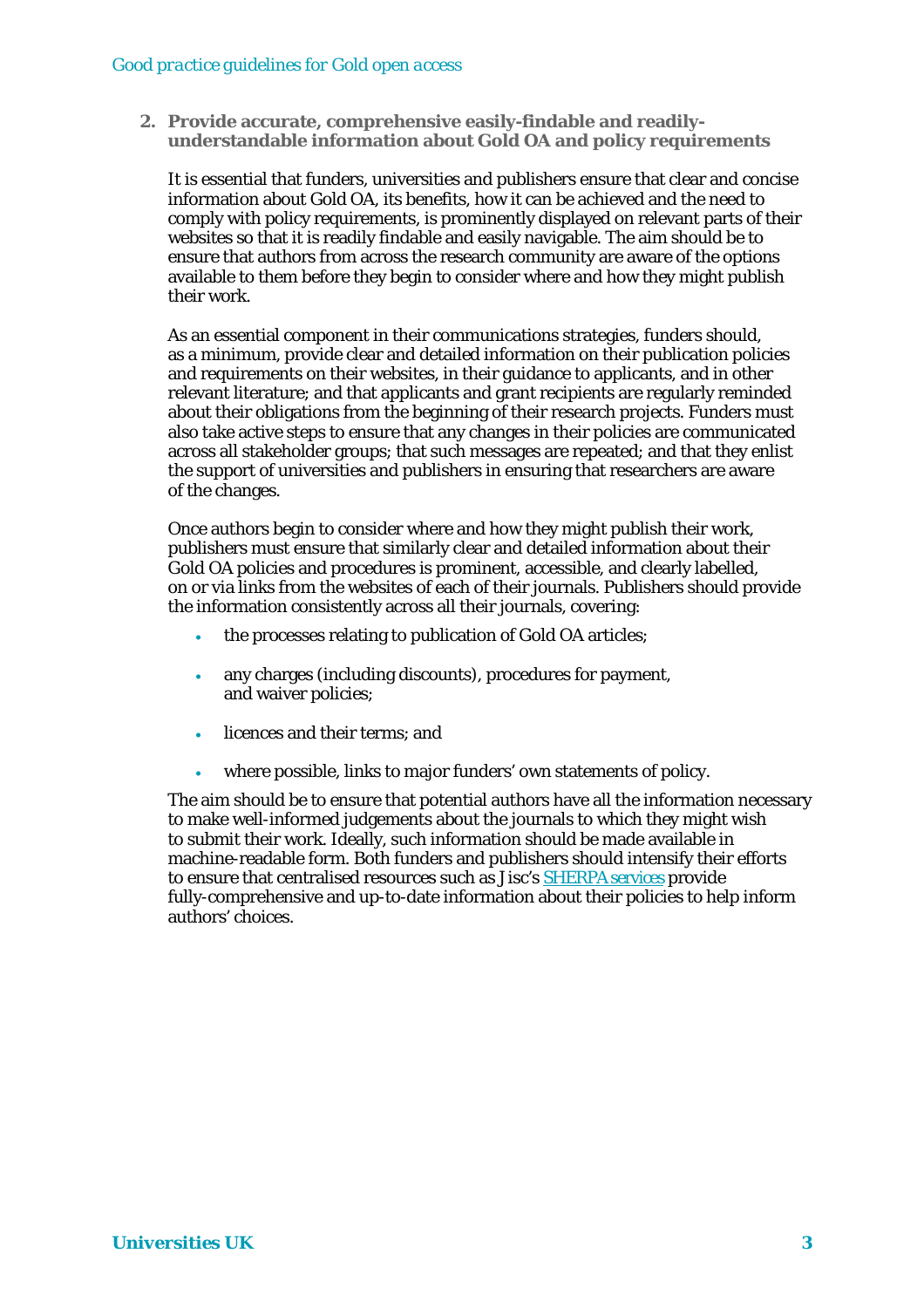The recommended good practice guidelines for Gold OA are that:

## *funders, publishers and universities* will:

- ensure that clear and concise information about Gold OA is prominently displayed on relevant parts of their websites, so that it is readily findable and easily navigable
- support the development of centralised resources such as Jisc's [SHERPA services,](https://www.jisc.ac.uk/sherpa) and ensure that they provide fully-comprehensive and up-to-date information about their policies

## *funders* will:

- provide clear and detailed information about their publication policies and requirements when researchers apply for grants, and also when grants are awarded
- take active steps, in collaboration with publishers and universities, to ensure that any changes in their policies are actively and regularly communicated to all stakeholder groups

# *publishers* will:

- ensure that clear and detailed information about their Gold OA policies and procedures is prominent, accessible, and clearly labelled, via the websites of each of their journals
- work towards providing that information in machine-readable form
- wherever possible, provide links to the policies of the major funders in the key subject areas covered by each journal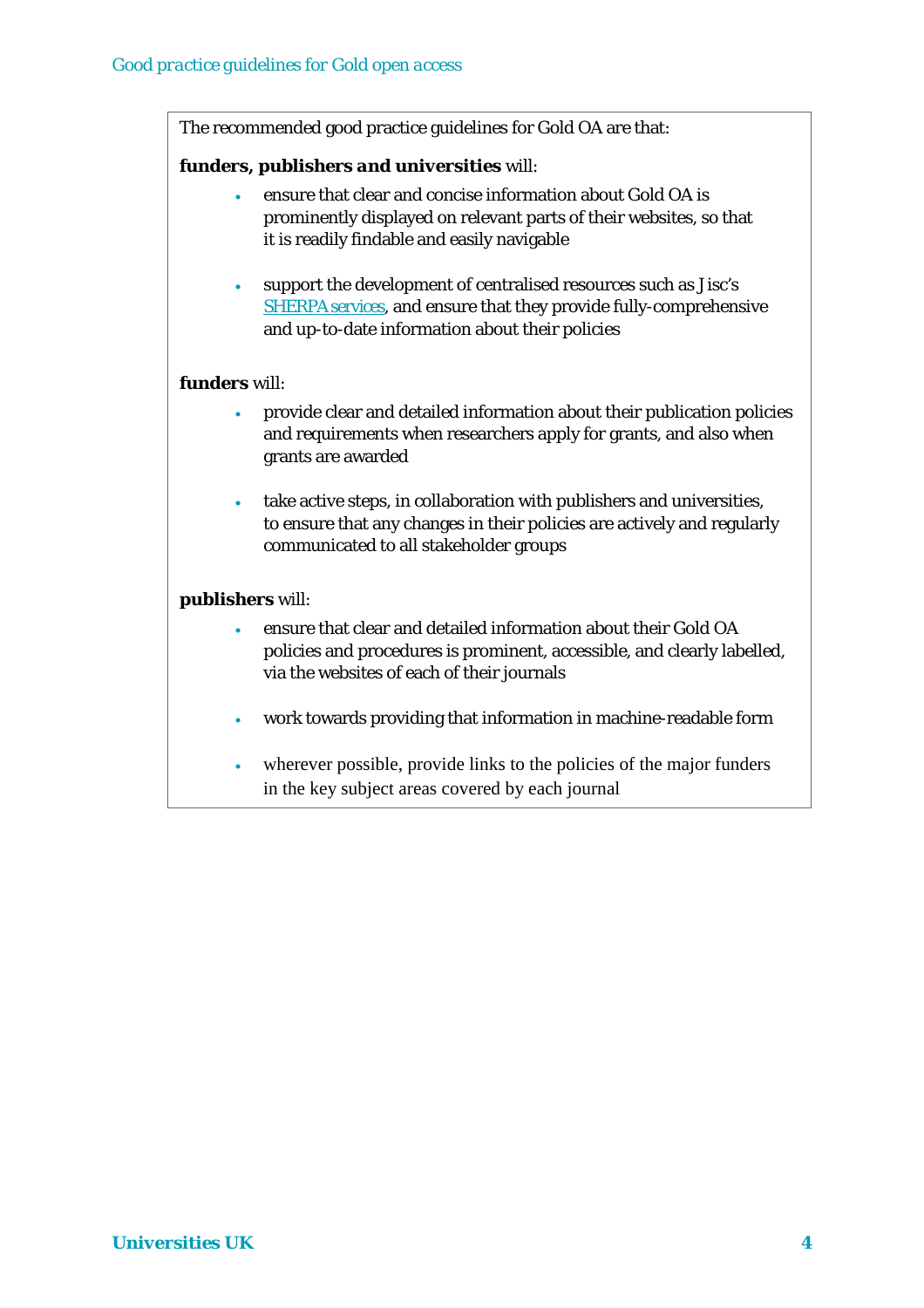**3. Promote efficient workflows by all stakeholders**

Some of the workflows associated with Gold OA, particularly for hybrid journals, have been developed on top of longer-established systems and processes. Funders, universities and publishers all struggle with inefficiencies in transmitting information between different systems. To increase efficiency and reduce both costs and scope for error, current systems should be fully adapted to enable transmission of information between stakeholders in machine-readable format; but it will take time before some of the recommendations below can be fully implemented. The OACG should take an active role in encouraging dialogue, and in stimulating and monitoring progress.

It is critically important that full and accurate information is gathered from corresponding authors as early as possible in the publication process, so that it can be transmitted to key stakeholders, including universities and funders. The information should ideally include:

- the Open Researcher and Contributor (ORCID) iDs for all authors;
- their institutional affiliations (using one of the standard identifiers);
- any funders who have supported the work (using the CrossRef Funding Data system) and the funder's unique grant reference number; and
- full details of who has agreed to pay any APC once the article is accepted for publication, and to whom correspondence should be sent.

We recognise that publishers' systems vary as to the point at which they gather such information; but it is important that stakeholders work together to help authors understand the need to check and supply this information at an early stage.

Once an article is accepted for publication, a communication is sent to the corresponding author. Ideally, that author should be prompted to send a copy of it to whoever has been designated to pay the APC and/or to designated contacts in institutional OA services. It should include not only the date of acceptance and the titles of both the article and the journal, but also wherever possible the digital object identifier (DOI) (though that may not be possible in all cases under current systems), and confirmation of the licence under which the article will be published. It is essential that full metadata should be deposited with CrossRef.

Invoices should be sent to the designated contact for payment of the APC, and they should ideally include all the information set out in the paragraph above. They should also include a breakdown of the prices charged, including any discounts arising from membership or prepayment schemes, and any additional amounts in the form of page charges, colour charges or similar. For papers published under offsetting arrangements where no APC is charged, statements should be sent to the designated contact in the institutional OA services.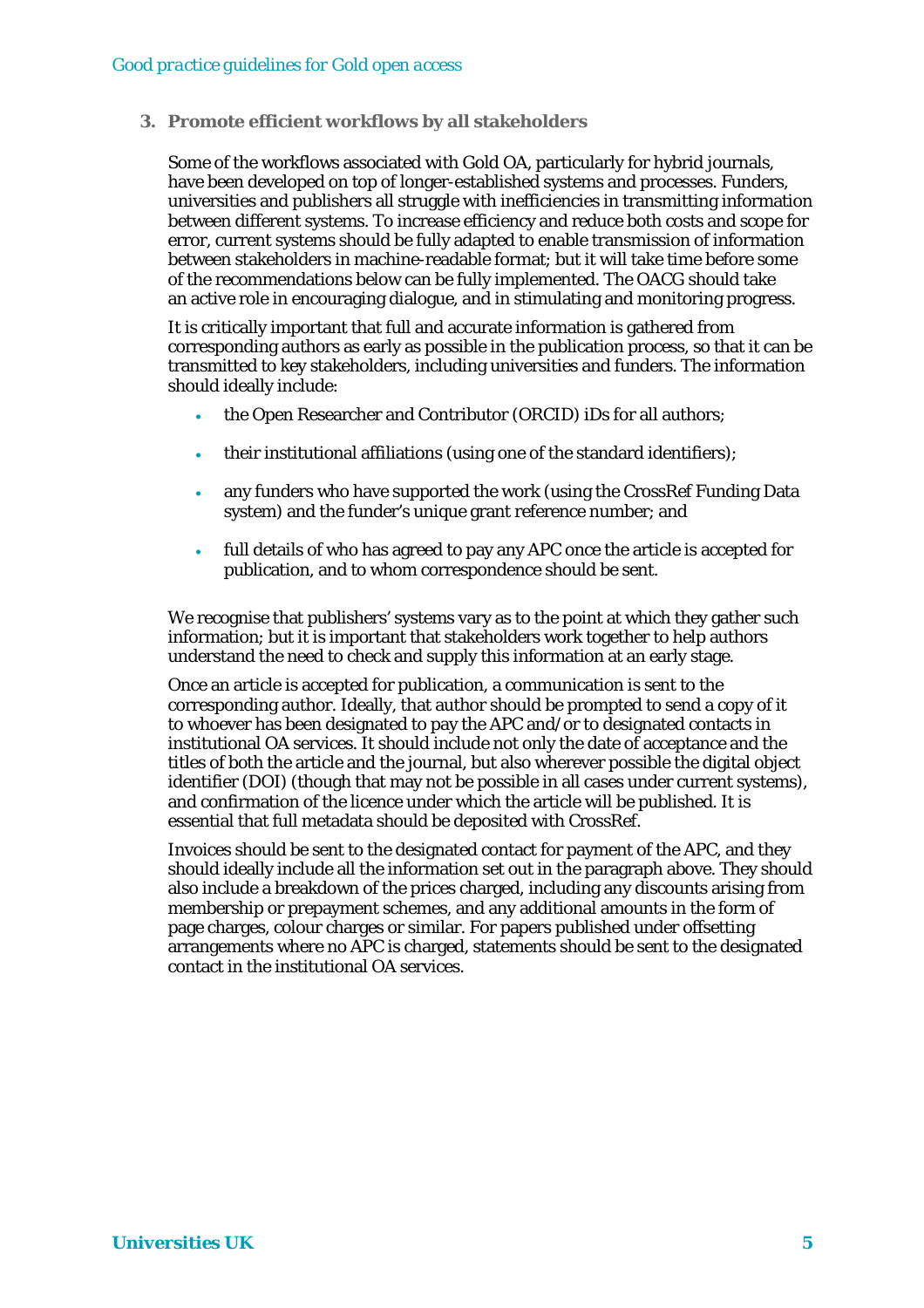The recommended good practice guidelines for Gold OA are that:

#### *funders, publishers and universities* will:

• work cooperatively as they each seek to develop systems to facilitate the transmission of information between each stakeholder in machine-readable form

#### *universities* will:

- provide clear information to authors and publishers about designated contacts and procedures for the submission and payment of invoices
- pay invoices promptly

## *publishers* will:

- gather from authors the information necessary for smooth operation of all parts of the publication process at an early stage in that process
- deposit relevant metadata with CrossRef once an article has been accepted for publication, and prompt corresponding authors to copy acceptance letters to designated contacts in institutional OA services
- provide on invoices a breakdown of prices charged, including any discounts or additional charges

## **4. Promote and facilitate access and reuse of Gold OA content**

The aim of OA is to increase access to published articles, and to facilitate reuse. It is crucial that everything possible is done to facilitate this. Close attention must be paid to four issues.

First, many funders require that Gold OA articles published with their support should have a Creative Commons Attribution (CC-BY) licence. Many publishers and journals have adopted that licence as standard, but many others provide it as a choice to authors, alongside other Creative Commons or bespoke licences. Where publishers do not wish to compel authors to adopt the CC-BY licence required by their funders, they should where possible make clear to authors who have identified such a funder that choosing any other licence will put them in breach of their funder's requirements.

Second, OA signalling. Where it is not the case already, publishers should work towards systems which ensure that Gold OA articles are clearly listed as such in the metadata, tables of contents, and on the title page of the article. The full text of the article (and preferably the title page) should include a clear statement (again in machine-readable format) of the licence under which it was published.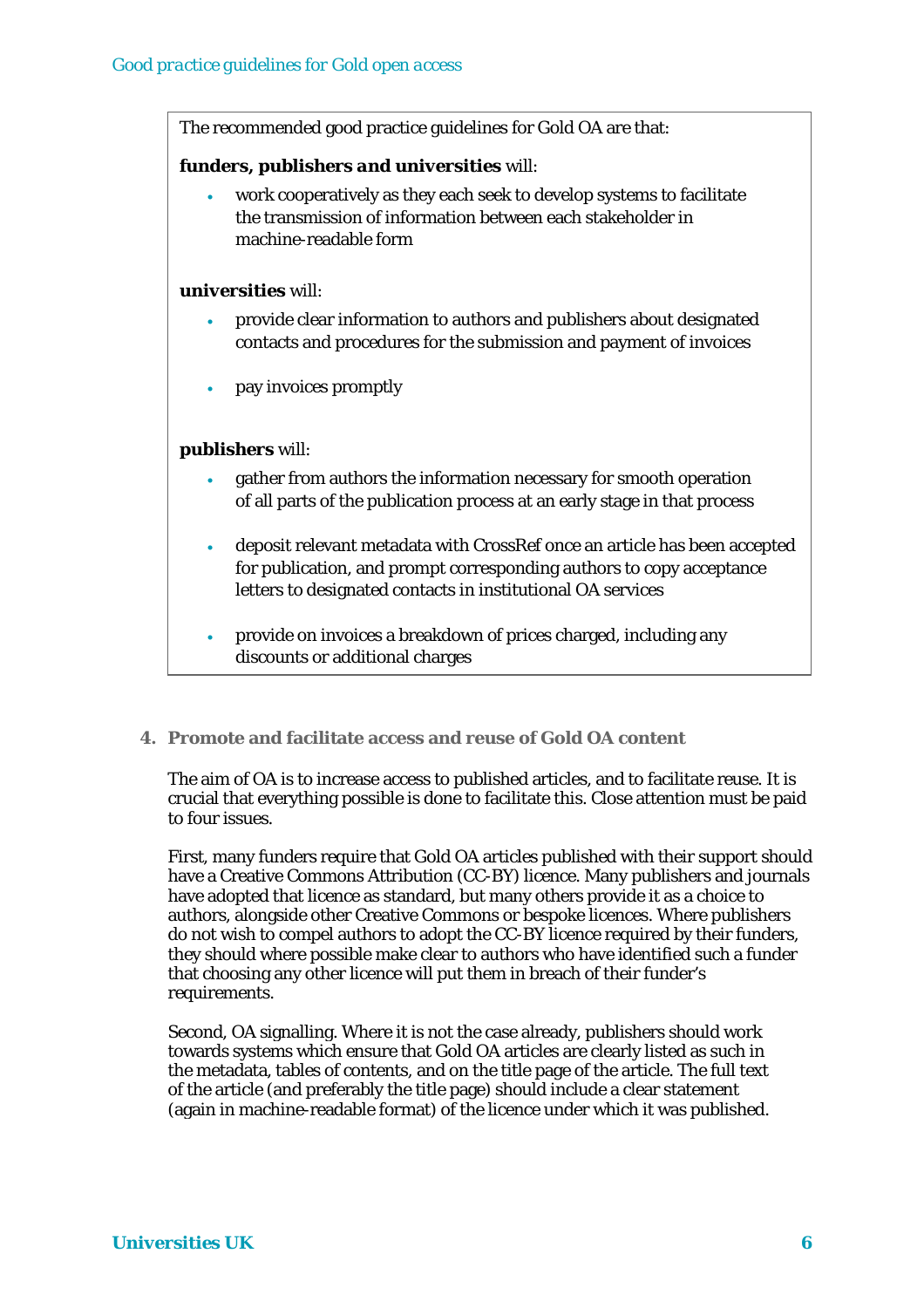Third, in order to make published articles accessible from a variety of sources, some funders require that articles be deposited in designated repositories; and many publishers have established arrangements for the automatic deposit of the version of record. Where such arrangements do not exist, deposit levels remain lower than wished for by many universities and funders. Further steps are needed to enable all stakeholders to implement efficient and effective procedures to ensure that versions of record are accessible in specified repositories; and that robust metrics of usage and impact can be gathered and collated across all platforms.

Fourth, most but not all publishers, have established arrangements with third-party organisations such as Portico, the British Library, and other national libraries for the long-term preservation of the journals and articles they publish. These arrangements – in many cases in line with relevant national legislation – include agreements as to the terms on which copies can be made accessible to readers. In order that the records of scholarly work should be safeguarded for the (very) long term, it is imperative that universities, libraries and publishers work together to ensure that such arrangements are kept under regular review, and that they cover all scholarly publications.

The recommended good practice guidelines for Gold OA are that:

## *funders, publishers and universities* will:

• work co-operatively in developing and implementing efficient mechanisms to enable the versions of record of Gold OA articles to be made accessible, not only from the publisher's site but via other platforms too

# *Publishers, libraries and universities* will:

• work together to ensure that robust mechanisms are in place for the long-term preservation of all scholarly publications

## *Publishers* will:

- where possible alert authors if they choose a licence that does not meet their funder's requirements.
- ensure that all OA articles are clearly signalled as such in machine-readable form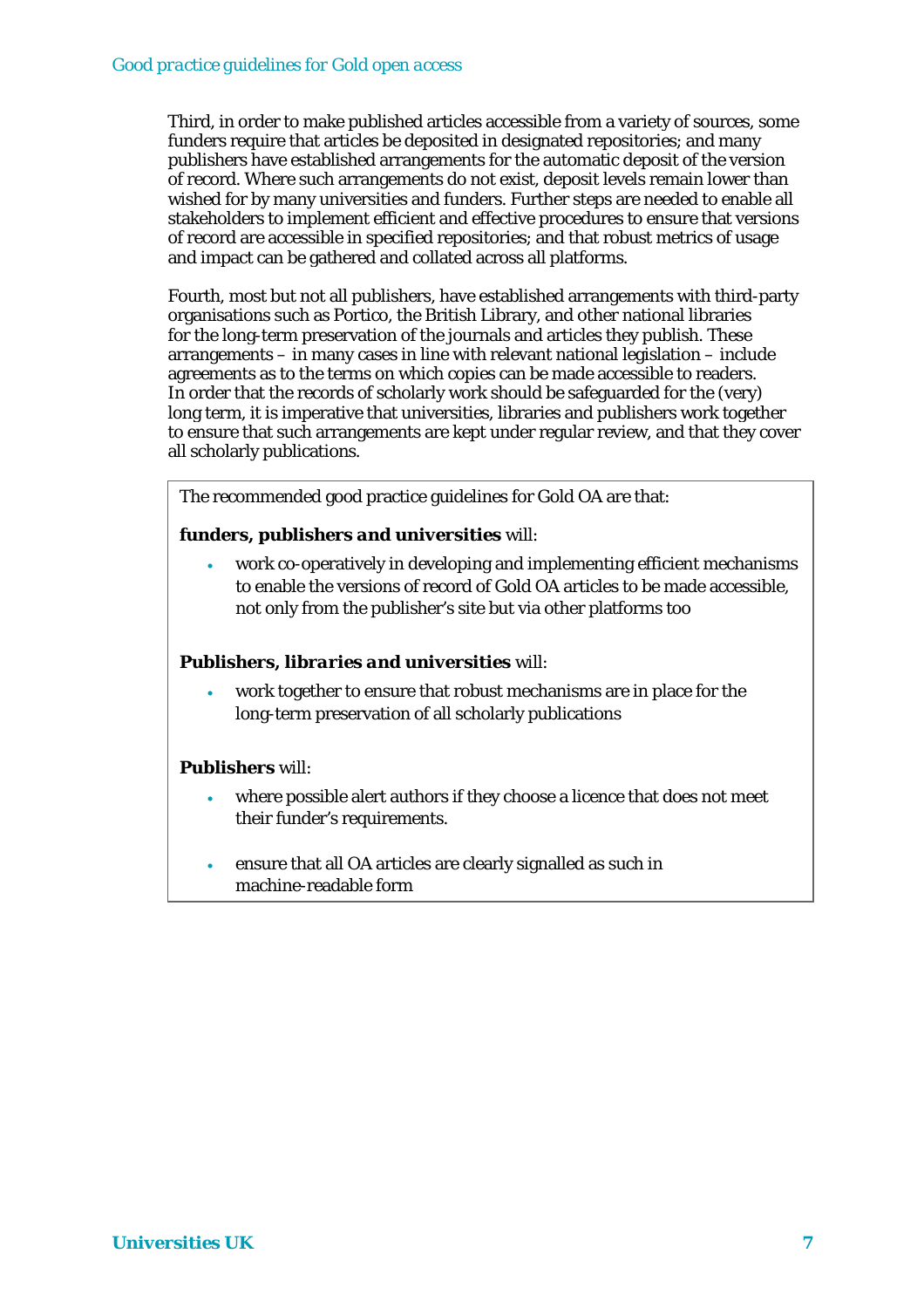**5. Support monitoring of levels of take-up, compliance and expenditure**

Universities and funders have a strong interest in monitoring levels of adoption and compliance, and in checking that each article for which they have paid an APC meets their policy requirements. Publishers too have an interest in monitoring levels of take up in the UK and other parts of the world.

At a micro level, publishers should provide a designated point of contact for dealing promptly with any problems that arise with individual articles, and publish and implement a refund policy for any cases that do not meet their advertised publishing standards.

At a broader level, it is essential that systems are developed to facilitate friction-free flows of data between publishers, universities and funders, so that each can monitor levels of adoption, compliance and expenditure by funder, institution, and so on. Such information should be made freely available across the university and publishing sectors.

The recommended good practice guidelines for Gold OA are that:

#### *funders, publishers and universities* will:

• work co-operatively in facilitating friction-free flows of information between them so that each can monitor levels of adoption, compliance and expenditure

#### *publishers* will:

- provide a designated point of contact and deal promptly with any problems that arise relating to the publication of individual articles
- develop and implement policies for refunds in cases that do not meet their advertised standards

#### *Next Steps*

Universities UK urge all stakeholders to adopt the principles and good practice guidelines set out in this document, and we hope that many will be able to make formal commitments to do so. As more of them make such a commitment, we anticipate that it should be possible to move from these guidelines to a more formal concordat or code to be agreed across all stakeholder groups.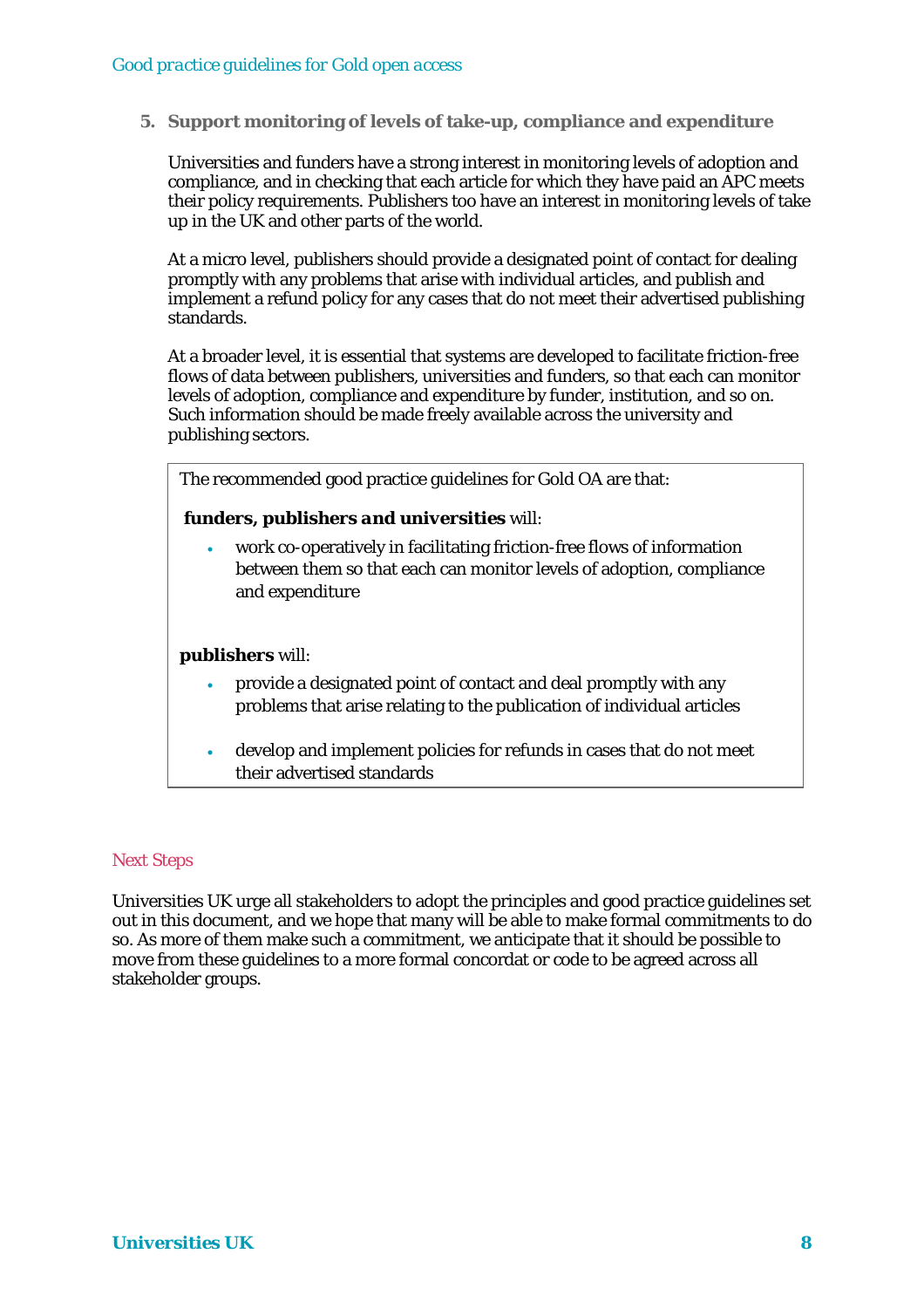# ANNEXE A

# USEFUL AND RELEVANT DOCUMENTS

# *Background to the guidelines*

- Open Access Co-ordination Group (OACG), *[Terms of reference, membership and papers](https://www.universitiesuk.ac.uk/policy-and-analysis/research-policy/open-science/Pages/uuk-open-access-coordination-group.aspx)*
- Professor Adam Tickell, *[Open access to research publications: Independent advice,](http://www.gov.uk/government/publications/open-access-to-research-independent-advice)* February 2016
- Jo Johnson MP, Former Minister of State for Universities and Science, *[Response to independent advice on open access research: letter from Jo Johnson MP](http://www.gov.uk/government/uploads/system/uploads/attachment_data/file/499945/bis-16-122-open-access-research-response.pdf)*, 11 February 2016

# *Reports*

- Working Group on Expanding Access to Published Research Findings (the Finch Group), *[Accessibility, sustainability, excellence: how to expand access to](https://www.acu.ac.uk/research-information-network/finch-report-final)  [research publications](https://www.acu.ac.uk/research-information-network/finch-report-final)*, June 2012
- Open Access Co-ordination Group (OACG), *[Monitoring the transition to open access](https://www.acu.ac.uk/research-information-network/monitoring-transition-to-open-access)*, August 2015
- Universities UK, *[Monitoring the transition to open access,](http://www.universitiesuk.ac.uk/policy-and-analysis/reports/Pages/monitoring-transition-open-access-2017.aspx)* December 2017
- Universities UK, *[Open access efficiencies: report and recommendations,](https://www.universitiesuk.ac.uk/policy-and-analysis/reports/Documents/2018/open-access-efficiencies-report-and-recommendations.pdf)* July 2018
- Universities UK, *Open access repositories: [report and recommendations,](https://www.universitiesuk.ac.uk/policy-and-analysis/reports/Documents/2018/open-access-repositories-report-and-recommendations.pdf)* July 2018

## *External Reports*

• Efficiency and Standards for Article Charges (ESAC), *[Outcome report of the 2nd ESAC](http://esac-initiative.org/wp-content/uploads/2017/03/esac_offsetting_workshopII_report.pdf)  [Offsetting Workshop in Vienna](http://esac-initiative.org/wp-content/uploads/2017/03/esac_offsetting_workshopII_report.pdf)*, 9–10 March 2017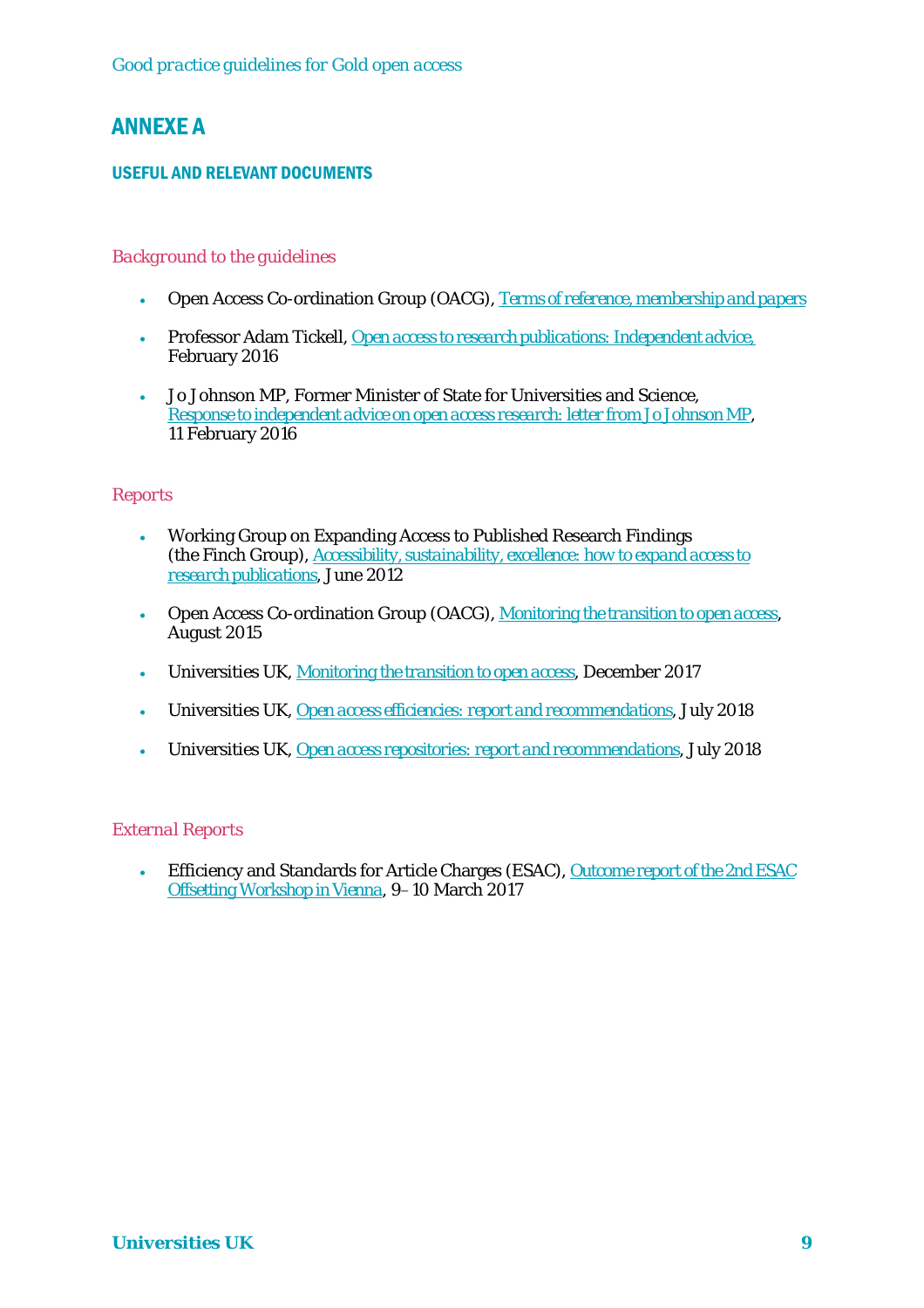# ANNEXE B

Membership of the Universities UK Open Access Service Standards Working Group

- Professor Yvonne Barnett, Pro Vice Chancellor for Research and Head of The College of Arts and Science, Nottingham Trent University (Co-Chair)
- Audrey McCulloch, Chief Executive and Company Secretary, The Association of Learned and Professional Society Publishers (Co-Chair)
- Yvonne Budden, Head of Scholarly Communications, University of Warwick
- Geraldine Clement-Stoneham, Head of Knowledge Management and Scholarly Communication, Medical Research Council (representing Research Councils UK)
- Janet Dean, Royal Society of Chemistry
- Gemma Hersh, Vice President, Open Science, Elsevier (representing the Publishers Association)
- Valerie McCutcheon, Research Information Manager, Glasgow University (representing the Association of Research Managers and Administrators (ARMA)
- Torsten Reimer, Head of Research Services, British Library
- Caroline Sutton, Director of Editorial Development, Taylor and Francis
- Stuart Taylor, Publishing Director, Royal Society
- Michael Jubb, Director, Jubb Consulting (Working group secretary)